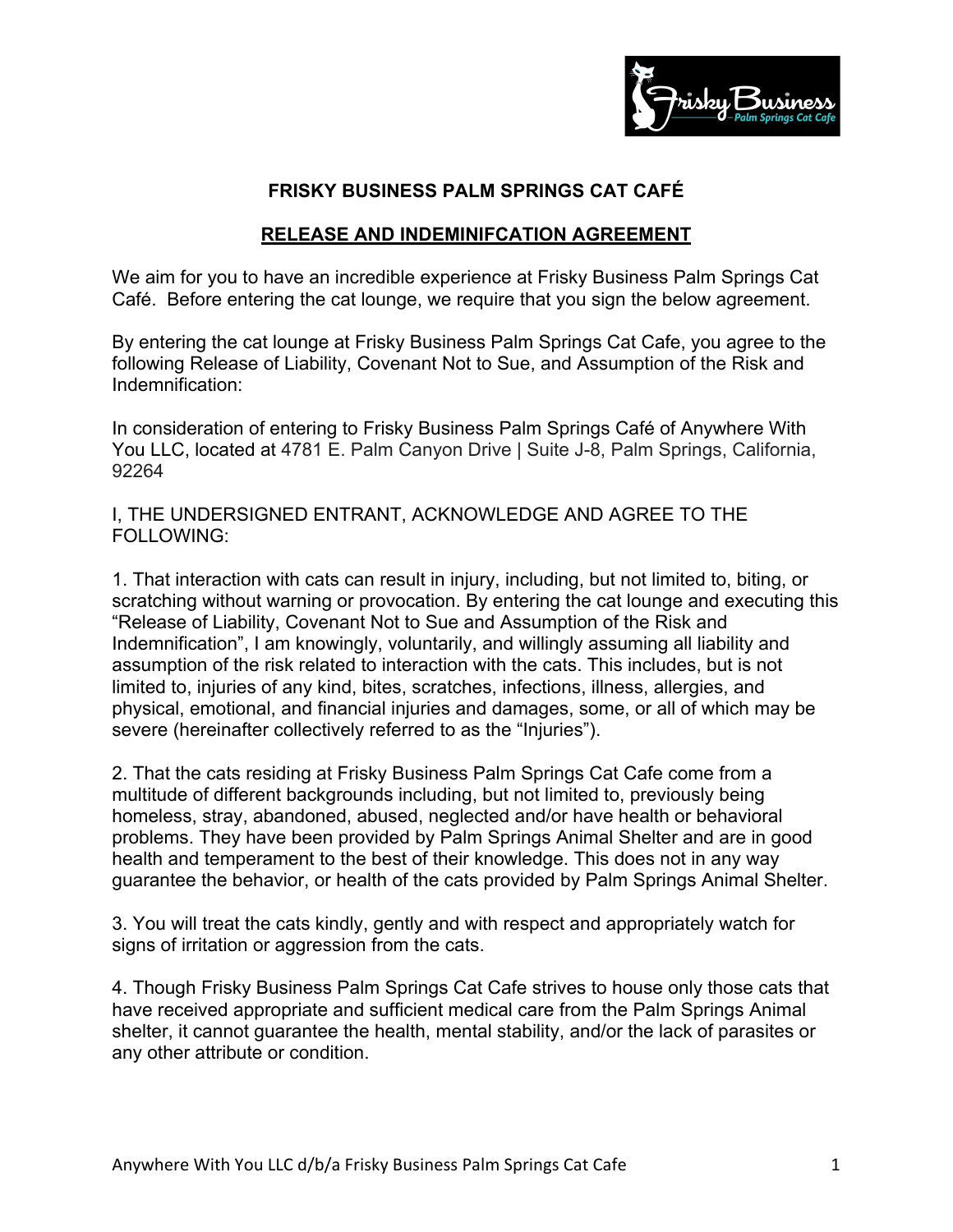

5. If Injuries occur which require medical or other treatment of any sustained directly or indirectly as a result of entering the cat lounge or any activity involving or related to animals at Frisky Business Palm Springs Cat Cafe, I agree to be fully liable, legally, financially, or otherwise for any and all costs, expenses or other burdens incurred as a result of such care.

6. I fully understand the potential for risks and the conditions indicated within and hereby agree that I, on behalf of myself and my heirs, executors, guardians, administrators, legal representatives, successors and assigns, promise to not bring, support, or cause to be brought any claim or action, legal or otherwise against Anywhere With You LLC, d/b/a Frisky Business Palm Springs Cat Café, Palm Springs Animal Shelter, and their respective owners, employees, volunteers, agents partners, and board members.

7. I agree to indemnify, release and forever hold harmless Anywhere With You LLC, d/b/a Frisky Business Palm Springs Cat Café, Palm Springs Animal Shelter and their respective owners, employees, volunteers, agents, partners, and board members (collectively referred to as the "Released Parties") from any and all claims, losses, expenses, attorneys' fees, damages and liabilities, including claims of negligence, related to any physical, mental or psychological impact, illness, allergy or injury and any economic, physical, personal property or emotional loss that I may suffer.

8. I understand that any Injury or other outcomes may arise from my own or others' actions, inaction, or negligence and I nonetheless assume all related risks known and unknown to me.

9. I am eighteen (18) years old or older.

## **INDEMNIFICATION**

IF ANY GUESTS ACCOMPANYING THE ENTRANT ARE MINORS (under the age of eighteen) [hereinafter referred to as "Minor Guest(s)"], THE UNDERSIGNED ENTRANT AGREES TO THE FOLLOWING:

I, undersigned Entrant having authority over the care and wellbeing of the below listed Minor Guest(s) do hereby indemnify and hold harmless the Released Parties from and against any and all Injuries, loss, damages, costs, expenses, actions, claims, suits (in law or in equity) and demands whatsoever (including without limitation reasonable attorneys' fees incident to any claim, suit action or proceeding) arising out of or resulting from any demand, claim, suit or cause of action of any kind, which may be brought by or on behalf of the Minor Guest(s) being on the premises and I am assuming and accepting the assumption of risks as described for the Minor Guest(s) listed below.